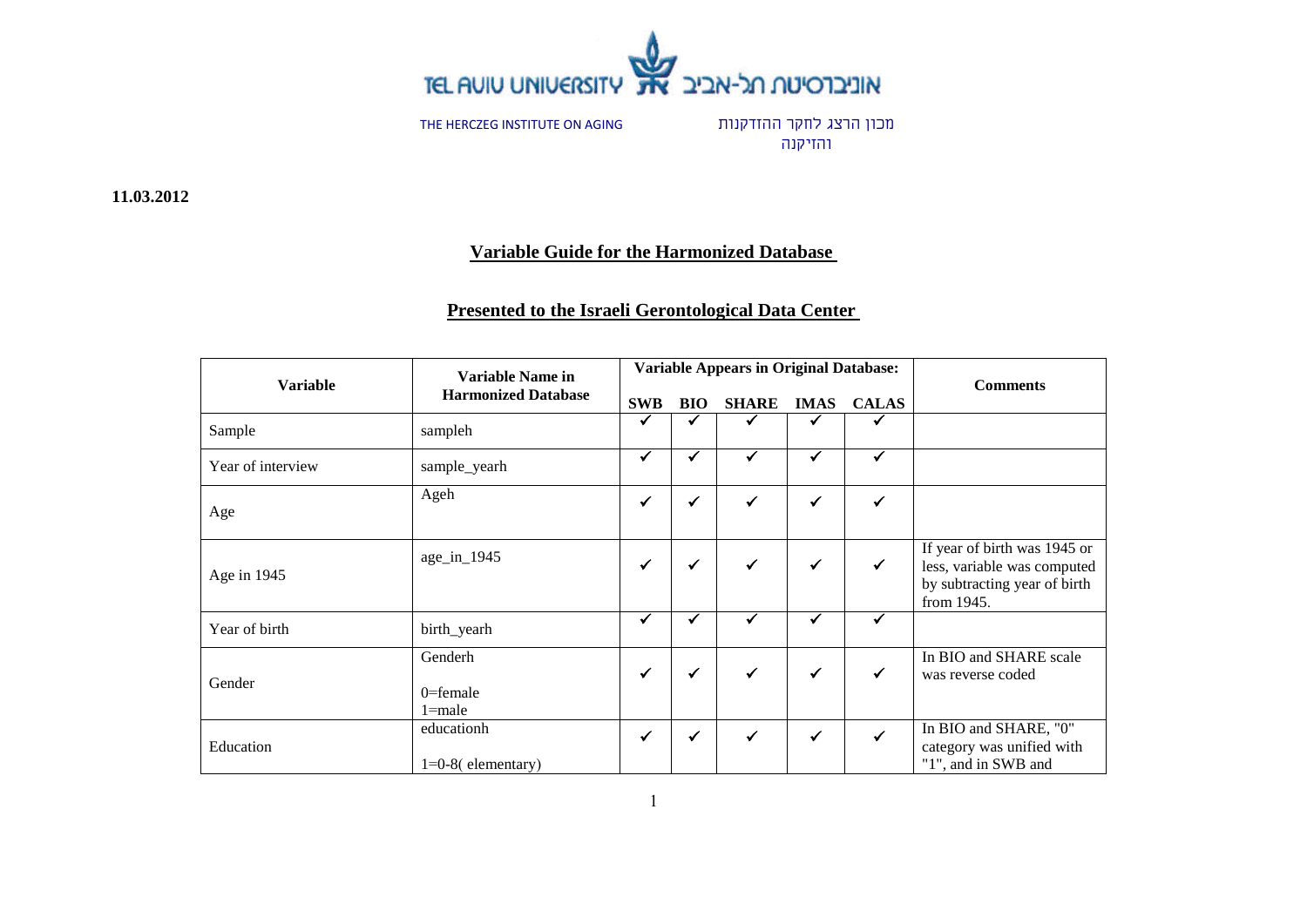

מכון הרצג לחקר ההזדקנות והזיקנה

|                   |                                               | <b>Variable Name in</b>                                                                          |            |            | <b>Variable Appears in Original Database:</b> |             |              |                                                                                                                                                                                                                                                                                                                                                                |
|-------------------|-----------------------------------------------|--------------------------------------------------------------------------------------------------|------------|------------|-----------------------------------------------|-------------|--------------|----------------------------------------------------------------------------------------------------------------------------------------------------------------------------------------------------------------------------------------------------------------------------------------------------------------------------------------------------------------|
|                   | <b>Variable</b><br><b>Harmonized Database</b> |                                                                                                  | <b>SWB</b> | <b>BIO</b> | <b>SHARE</b>                                  | <b>IMAS</b> | <b>CALAS</b> | <b>Comments</b>                                                                                                                                                                                                                                                                                                                                                |
|                   |                                               | $2=9-11$ (partial high)<br>$3=12$ (high)<br>4=13-14(partial academic)<br>$5=15+$ (full academic) |            |            |                                               |             |              | SHARE, categories<br>numbered 6 and over were<br>unified with "5", to match<br>current 5-point scale                                                                                                                                                                                                                                                           |
| Country of origin |                                               | originh<br>$0 = Israel$<br>$1 =$ east<br>$2$ =west                                               | ✓          | ✓          | $\checkmark$                                  |             | $\checkmark$ | In the SWB and CALAS<br>scale was reverse coded<br>Country of origin was<br>categorized into 3<br>categories according to<br>socio-cultural similarities:<br>Asian and African countries<br>excluding South Africa<br>were the "east" category<br>and European, Oceanian<br>and American countries<br>including South Africa<br>made up the "west"<br>category |
| Year of Aliya     |                                               | aliya_yearh                                                                                      | ✔          | ✓          | $\checkmark$                                  | ✓           | $\checkmark$ |                                                                                                                                                                                                                                                                                                                                                                |
| Family status     |                                               | marital_stateh<br>$1 = \{single\}$<br>2=married<br>3=widowed<br>4=divorced/seperated             | ✓          | ✓          | $\checkmark$                                  | ✓           | $\checkmark$ | In SWB, BIO, and SHARE,<br>scale was reverse coded. In<br>SHARE, IMAS, and<br>CALAS, the<br>"divorced/separated"<br>category was unified into<br>the answer "4"                                                                                                                                                                                                |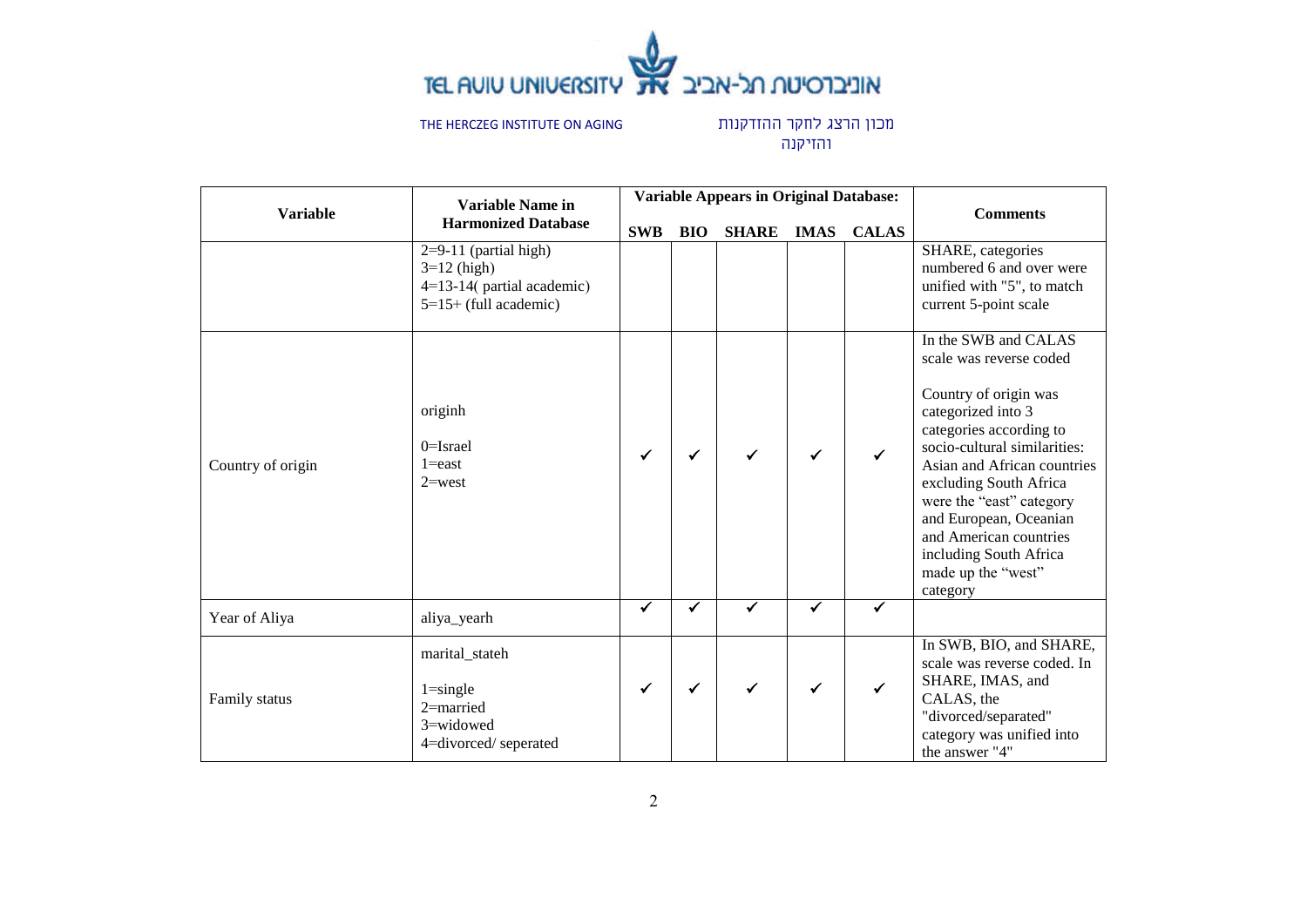

|                                          |                                                                 |            | <b>Variable Appears in Original Database:</b> |              |             |              |                                                                                                                                                                                                                         |
|------------------------------------------|-----------------------------------------------------------------|------------|-----------------------------------------------|--------------|-------------|--------------|-------------------------------------------------------------------------------------------------------------------------------------------------------------------------------------------------------------------------|
| <b>Variable</b>                          | <b>Harmonized Database</b>                                      | <b>SWB</b> | <b>BIO</b>                                    | <b>SHARE</b> | <b>IMAS</b> | <b>CALAS</b> | <b>Comments</b>                                                                                                                                                                                                         |
| Number of living children                | offspring_aliveh                                                | ✔          | ✔                                             | ✓            |             | $\checkmark$ | In IMAS, separate variables<br>for boys and for girls were<br>summed to form target<br>variable                                                                                                                         |
| Are parents alive                        | father_aliveh<br>mother_aliveh<br>$1 = yes$<br>$0 = no$         | ✓          | ✔                                             | $\checkmark$ |             | $\checkmark$ | In SWB and BIO scale was<br>reverse coded. In SHARE,<br><b>IMAS</b> and CALAS<br>negative answers were<br>renumbered from "5" to "0"<br>to match current categories                                                     |
| Income - subjective                      | subj_incomeh<br>$1 =$ sufficient<br>0=insufficient              | ✓          | ✓                                             | ✔            |             | ✓            | In BIO and SHARE, scales<br>were recoded from 4 points<br>into 2, and in IMAS from 3<br>into <sub>2</sub>                                                                                                               |
| Holocaust survivor - unified<br>variable | holocaust_combinedh<br>$1 =$ survivor<br>0=not survivor         | ✓          | ✓                                             | $\checkmark$ |             | $\checkmark$ | The combined holocaust<br>survivor variable was<br>assigned a positive value<br>whenever either the<br>objective or subjective<br>scales were positive.<br>In SWB, BIO and SHARE<br>there was no objective<br>variable. |
| Subjective health                        | Subj_healthh<br>$3 = \text{good}$<br>2=not so good<br>$1 = bad$ | ✓          | ✔                                             | $\checkmark$ |             | $\checkmark$ | Because of problems in<br>matching category<br>frequencies across<br>databases, standardized Z-<br>scores were used, separated<br>by age groups. In CALAS,<br>scale was also reverse                                    |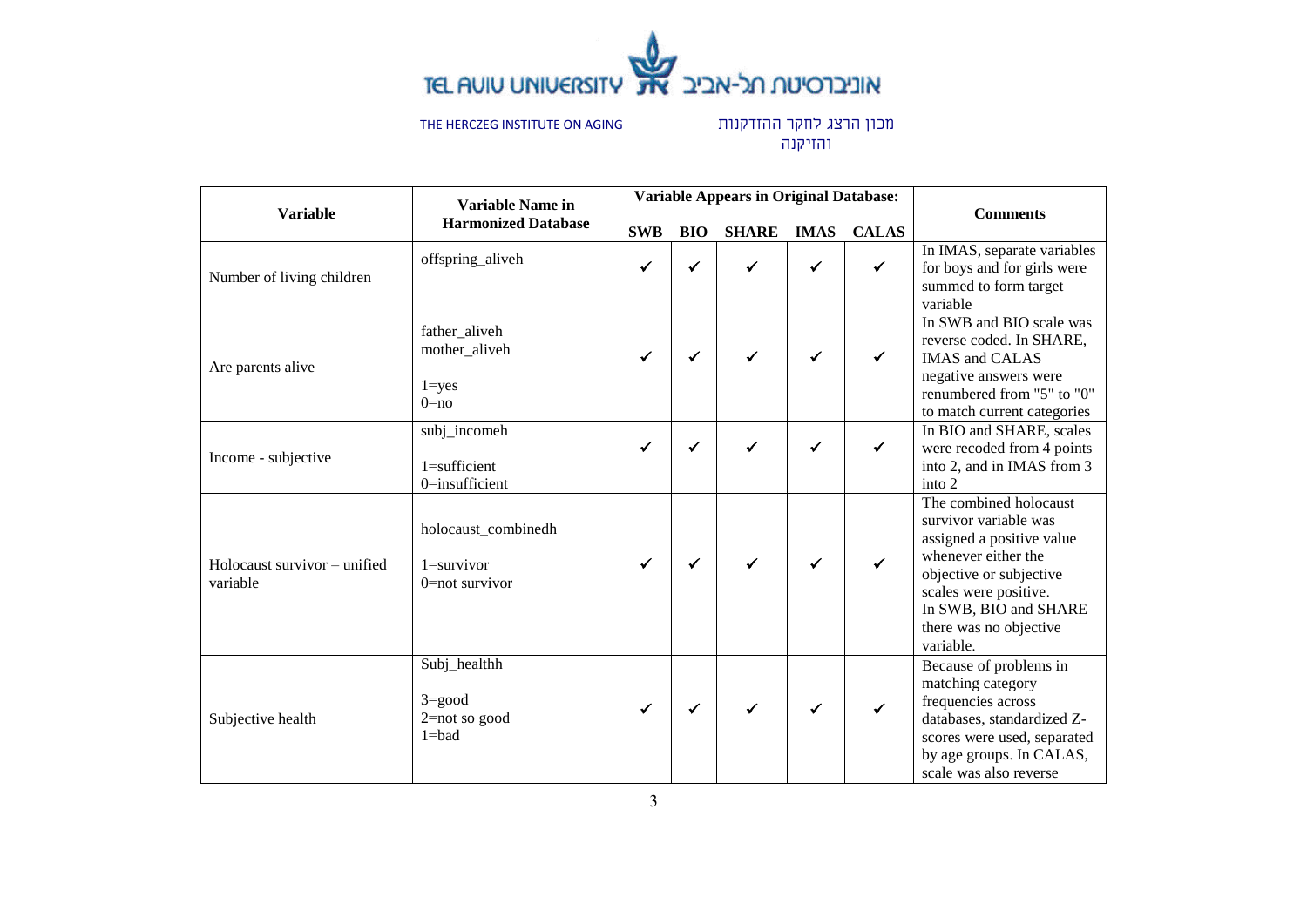

|                                           | <b>Variable Name in</b>                                                                         |            |            | <b>Variable Appears in Original Database:</b> |             |              |                                                                                                                                                                                                                                                       |
|-------------------------------------------|-------------------------------------------------------------------------------------------------|------------|------------|-----------------------------------------------|-------------|--------------|-------------------------------------------------------------------------------------------------------------------------------------------------------------------------------------------------------------------------------------------------------|
| <b>Variable</b>                           | <b>Harmonized Database</b>                                                                      |            | <b>BIO</b> | <b>SHARE</b>                                  | <b>IMAS</b> | <b>CALAS</b> | <b>Comments</b>                                                                                                                                                                                                                                       |
|                                           |                                                                                                 | <b>SWB</b> |            |                                               |             |              | coded.<br>In BIO, IMAS, and<br>CALAS, scale was recoded<br>from a 4 into a 3 point<br>scale, and in SHARE from<br>5 into 3, unifying the<br>separate positive answer<br>categories into "3", good.                                                    |
| Doctor visits                             | doctor_visitsh<br>$1$ =more than once a month<br>$0$ =once a month or less                      | ✔          | ✔          |                                               |             | $\checkmark$ | In SWB and BIO scale was<br>recoded from 5 points into a<br>dichotomous scale                                                                                                                                                                         |
| Religiousness                             | religious_viewh<br>$1 = secular$<br>2=traditional<br>3=religious                                | ✔          |            |                                               |             | $\checkmark$ | Religious and orthodox<br>categories in IMAS and<br>BIO databases were unified<br>to match the 3 categories in<br>the SWB database. In the<br>SHARE the scale was<br>recoded from 6 points into<br>3, and in the CALAS the<br>scale was reverse coded |
| Satisfaction with life $-$ single<br>item | life_satish<br>$1 = \text{very bad}$<br>2=pretty bad<br>3=pretty good<br>$4 = \text{very good}$ | ✓          |            |                                               |             | ✓            | Scale was recoded so that<br>category frequencies<br>matched across databases.<br>In SWB and BIO, the lower<br>satisfaction answers were<br>unified into "1", very bad,<br>category, and the scale was<br>recoded from 7 to a 4-point                 |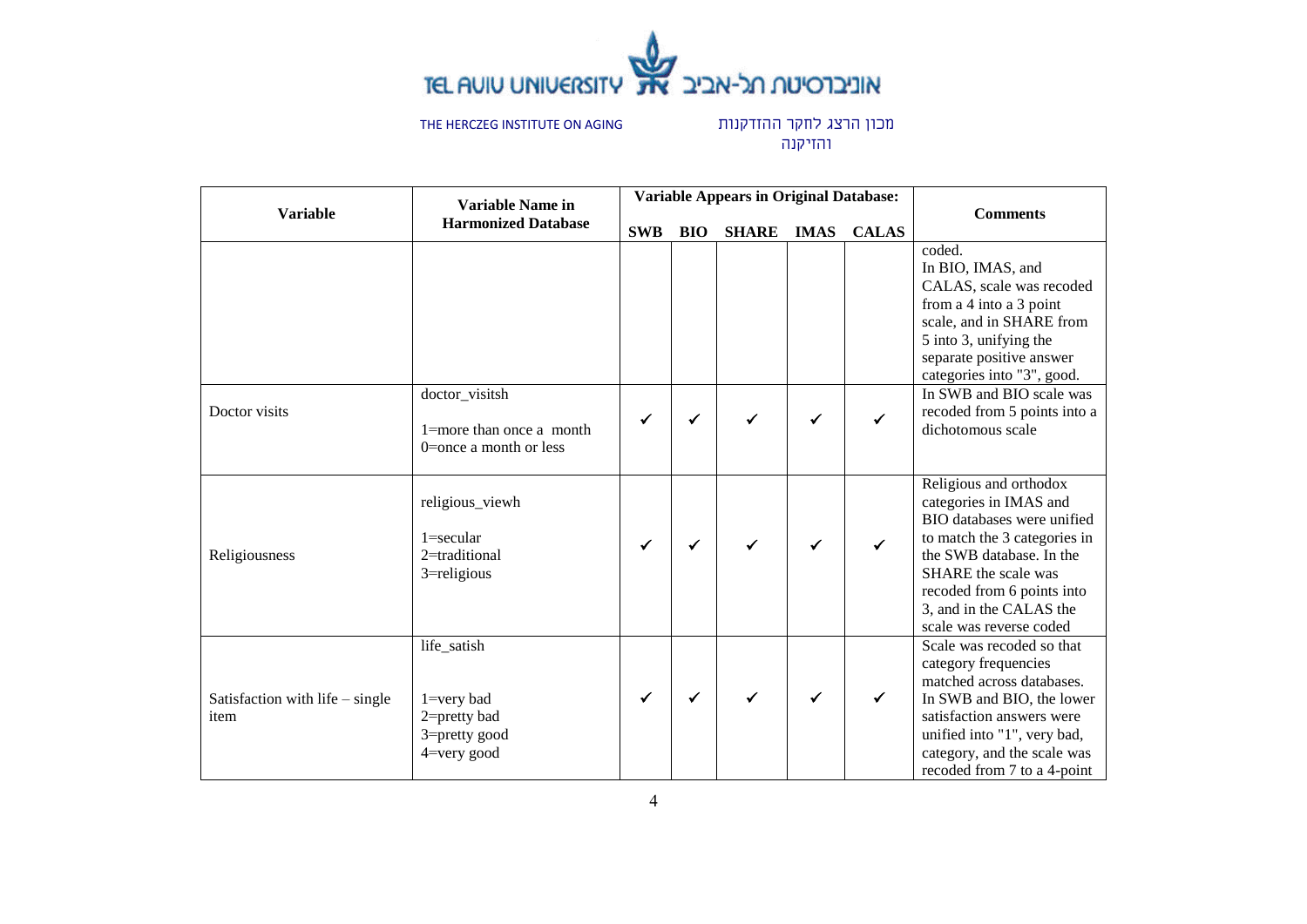

|                                                                                  | <b>Variable Name in</b>                                                                                    |              |              | <b>Variable Appears in Original Database:</b> |             |              |                                                                                                                                                                     |
|----------------------------------------------------------------------------------|------------------------------------------------------------------------------------------------------------|--------------|--------------|-----------------------------------------------|-------------|--------------|---------------------------------------------------------------------------------------------------------------------------------------------------------------------|
| <b>Variable</b>                                                                  | <b>Harmonized Database</b>                                                                                 |              | <b>BIO</b>   | <b>SHARE</b>                                  | <b>IMAS</b> | <b>CALAS</b> | <b>Comments</b>                                                                                                                                                     |
|                                                                                  |                                                                                                            |              |              |                                               |             |              | scale. In IMAS, high<br>satisfaction answers were<br>unified into "4", very good,<br>recoding the scale from 5<br>to 4 points. In SHARE,<br>scale was reverse coded |
| Payed work                                                                       | Paidworkh<br>$1 = yes$<br>$0 = no$                                                                         | $\checkmark$ |              |                                               | ✓           |              | In IMAS, "homemaker"<br>category was unified with<br>"0", no payed work<br>answers.                                                                                 |
| Grandchildren                                                                    | grandchildrenh                                                                                             |              | $\checkmark$ | ✓                                             | ✓           | ✓            |                                                                                                                                                                     |
| Father/mother's country of<br>origin                                             | mother_originh-<br>3 databases<br>father_originh-<br>4 databases<br>$0$ =Israel<br>$1 =$ east<br>$2$ =west |              | √            |                                               | ✔           |              |                                                                                                                                                                     |
| Holocaust – objective (were<br>you in a country under Nazi<br>rule during WWI?I) | obj_holocausth<br>$1 =$ survivor<br>$0 = not$                                                              |              | ✓            | ✔                                             | ✓           | ✓            | Variable was calculated for<br>western origin only.<br>In BIO, the non-survivor<br>category was renumbered to<br>match current scale                                |
| Country during the Holocaust                                                     | Holocaust_countryh                                                                                         |              | ✓            | ✓                                             | ✓           | $\checkmark$ |                                                                                                                                                                     |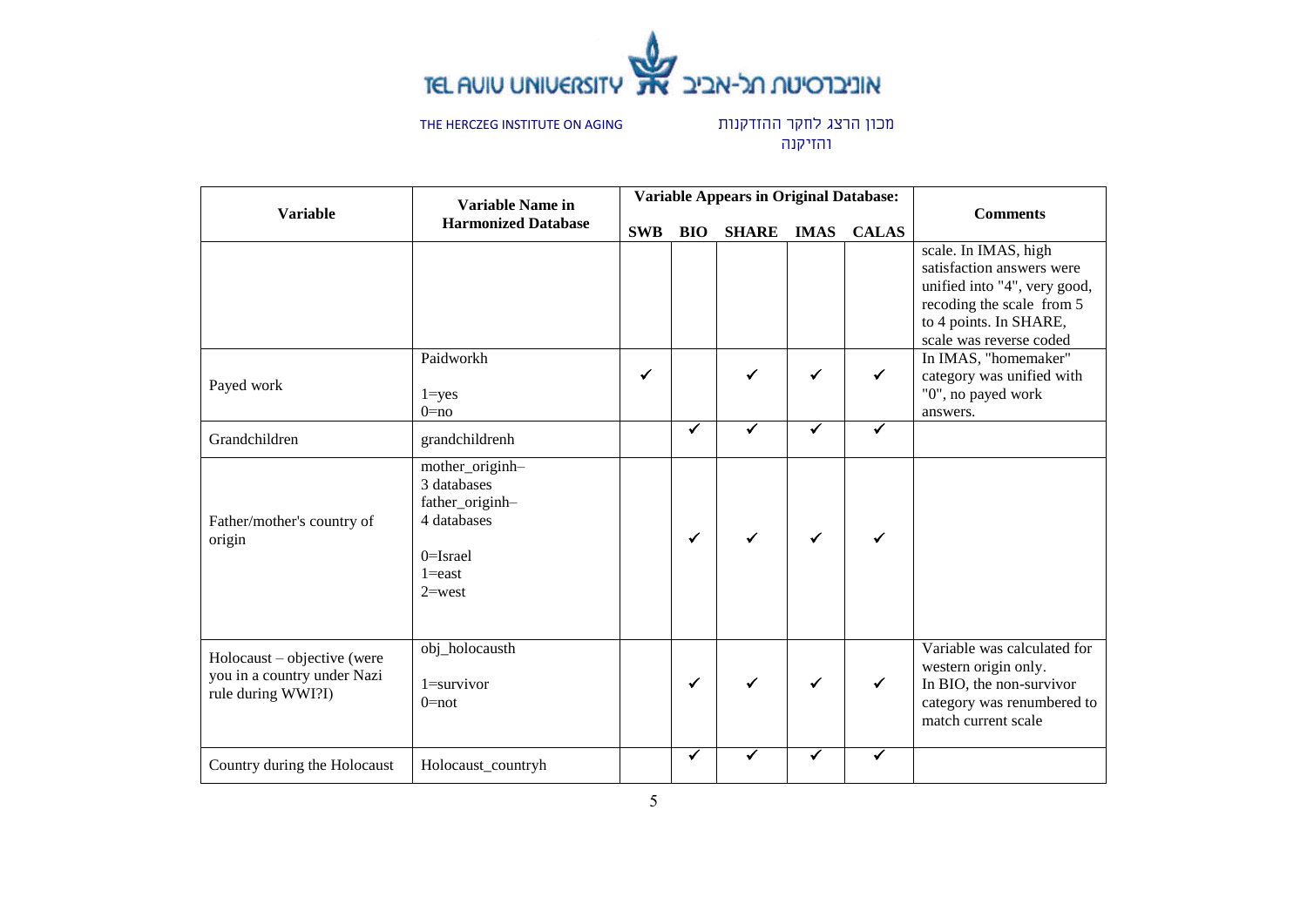

מכון הרצג לחקר ההזדקנות והזיקנה

|                                                                                                                                                                  | <b>Variable Name in</b>                                                                                                                                          |              |            | <b>Variable Appears in Original Database:</b> |              |              |                                                                                                                                                                                                                     |
|------------------------------------------------------------------------------------------------------------------------------------------------------------------|------------------------------------------------------------------------------------------------------------------------------------------------------------------|--------------|------------|-----------------------------------------------|--------------|--------------|---------------------------------------------------------------------------------------------------------------------------------------------------------------------------------------------------------------------|
| <b>Variable</b>                                                                                                                                                  | <b>Harmonized Database</b>                                                                                                                                       | <b>SWB</b>   | <b>BIO</b> | <b>SHARE</b>                                  | <b>IMAS</b>  | <b>CALAS</b> | <b>Comments</b>                                                                                                                                                                                                     |
|                                                                                                                                                                  |                                                                                                                                                                  |              |            |                                               |              |              |                                                                                                                                                                                                                     |
| Holocaust experiences<br>Concentration or extermination<br>camp, in hiding, labor camp or<br>ghetto, partisans, false papers,<br>fled from authorities, or other | Concentration_camph<br>Labor_camph<br>Hideouth<br>Gettoh<br>Partizanh<br>Fake_papersh<br>Running_awayh<br>Other_holoc_exph<br>$1 = yes$<br>$0 = no$              |              | √          | ✓                                             | $\checkmark$ |              | In BIO, "Permit & Other"<br>categories were unified to<br>form other_holoc_exph. In<br>SHARE, "escape from<br>authorities" and "escape to<br>free zone" were united into<br>"Running away" variable.                |
| Fate of parents in the<br>Holocaust                                                                                                                              | Parent_Holocaust_Fate<br>$1$ = perished the Holocaust<br>$2$ = survived the Holocaust<br>3= underwent the Holocaust<br>$4$ = did not experience the<br>Holocaust | $\checkmark$ | ✓          |                                               | ✓            |              |                                                                                                                                                                                                                     |
| Parents at Holocaust                                                                                                                                             | Parents_at_holocausth<br>$1 = yes$<br>$0 = no$                                                                                                                   | $\checkmark$ | ✓          |                                               |              |              | In SWB, "no" category was<br>renumbered to fit current<br>scale. In BIO and SHARE,<br>all separate positive<br>answers were unified into<br>"1", yes, recoding the scale<br>4-point scale into a<br>dichotomous one |
| Second generation – born 1945<br>onwards and at least one                                                                                                        | second_genh                                                                                                                                                      | ✔            | √          |                                               |              |              |                                                                                                                                                                                                                     |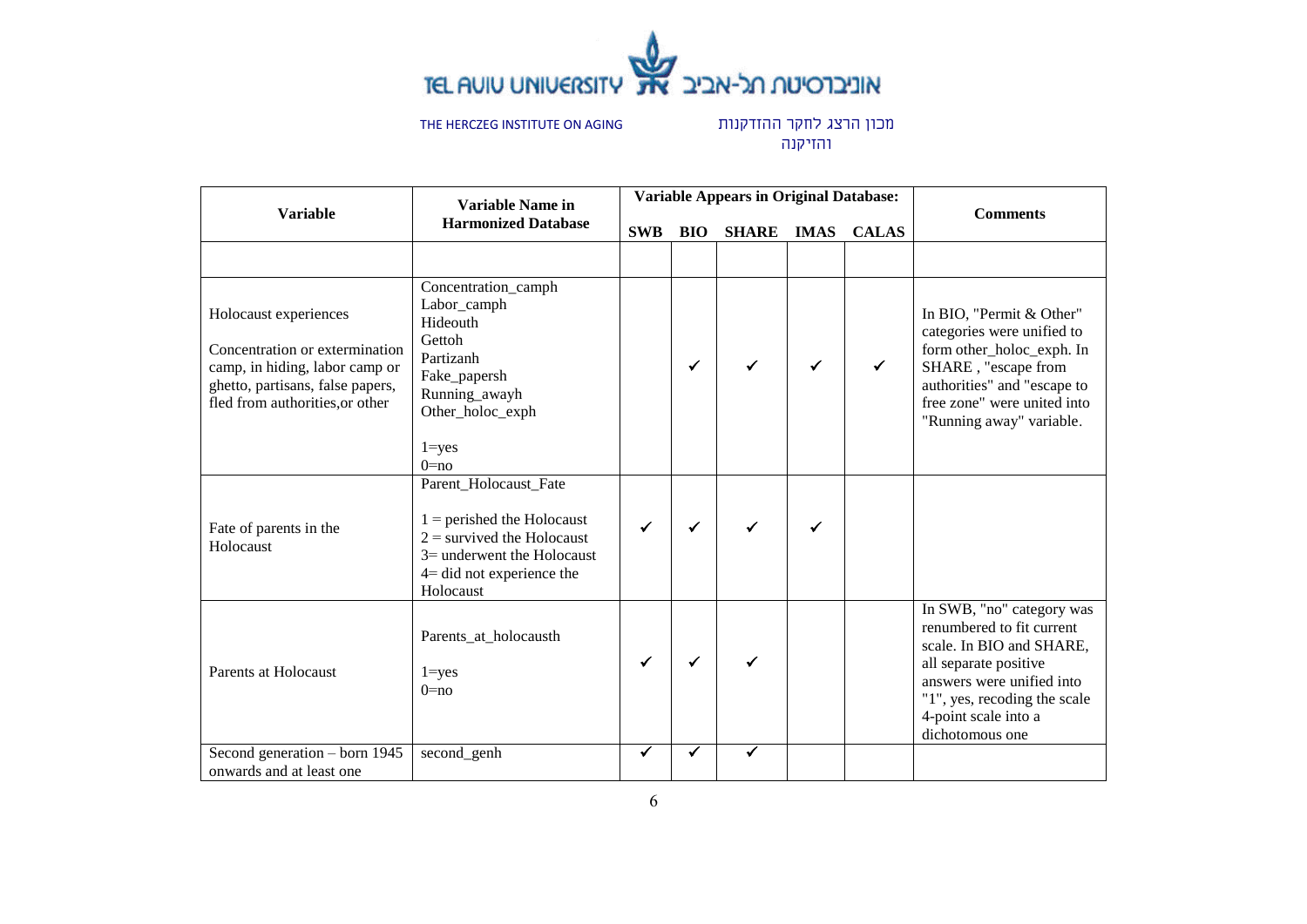

|                                          | <b>Variable Name in</b>                                                                                                                                                                                 |            |            | <b>Variable Appears in Original Database:</b> |              |              |                                                                                                                     |
|------------------------------------------|---------------------------------------------------------------------------------------------------------------------------------------------------------------------------------------------------------|------------|------------|-----------------------------------------------|--------------|--------------|---------------------------------------------------------------------------------------------------------------------|
| <b>Variable</b>                          | <b>Harmonized Database</b>                                                                                                                                                                              | <b>SWB</b> | <b>BIO</b> | <b>SHARE</b>                                  | <b>IMAS</b>  | <b>CALAS</b> | <b>Comments</b>                                                                                                     |
| parent endured Holocaust                 | $1 = yes$<br>$0 = no$                                                                                                                                                                                   |            |            |                                               |              |              |                                                                                                                     |
| CESD, 10 items                           | cesd1h-11h<br>$1 =$ rarely<br>$2$ =some of the time<br>3=occasionally<br>$4 =$ most of the time                                                                                                         | ✔          |            | $\checkmark$                                  | ✓            |              |                                                                                                                     |
| Children's residence<br>4 first children | offspring_resid1h<br>offspring_resid2h<br>offspring_resid3h<br>offspring_resid4h<br>1=living with parents<br>2=same location<br>3=other location in Israel<br>$4 =$ abroad                              |            |            | ✓                                             | $\checkmark$ | ✓            | In SHARE scale was<br>recoded from 9 into a 4-<br>point scale, and in IMAS<br>and CALAS from 7 into 4<br>points     |
| Frequency of contact with<br>child       | Child_connect1h<br>Child_connect2h<br>Child_connect3h<br>Child_connect4h<br>$0 =$ never<br>$1 =$ once a month or less<br>$2$ =several times a month<br>$3$ = several times a week<br>$4 = \text{daily}$ |            |            | ✓                                             |              |              | In SHARE, scale was<br>recoded from 7 points into a<br>7-point scale. In IMAS and<br>CALAS, from 9 points into<br>4 |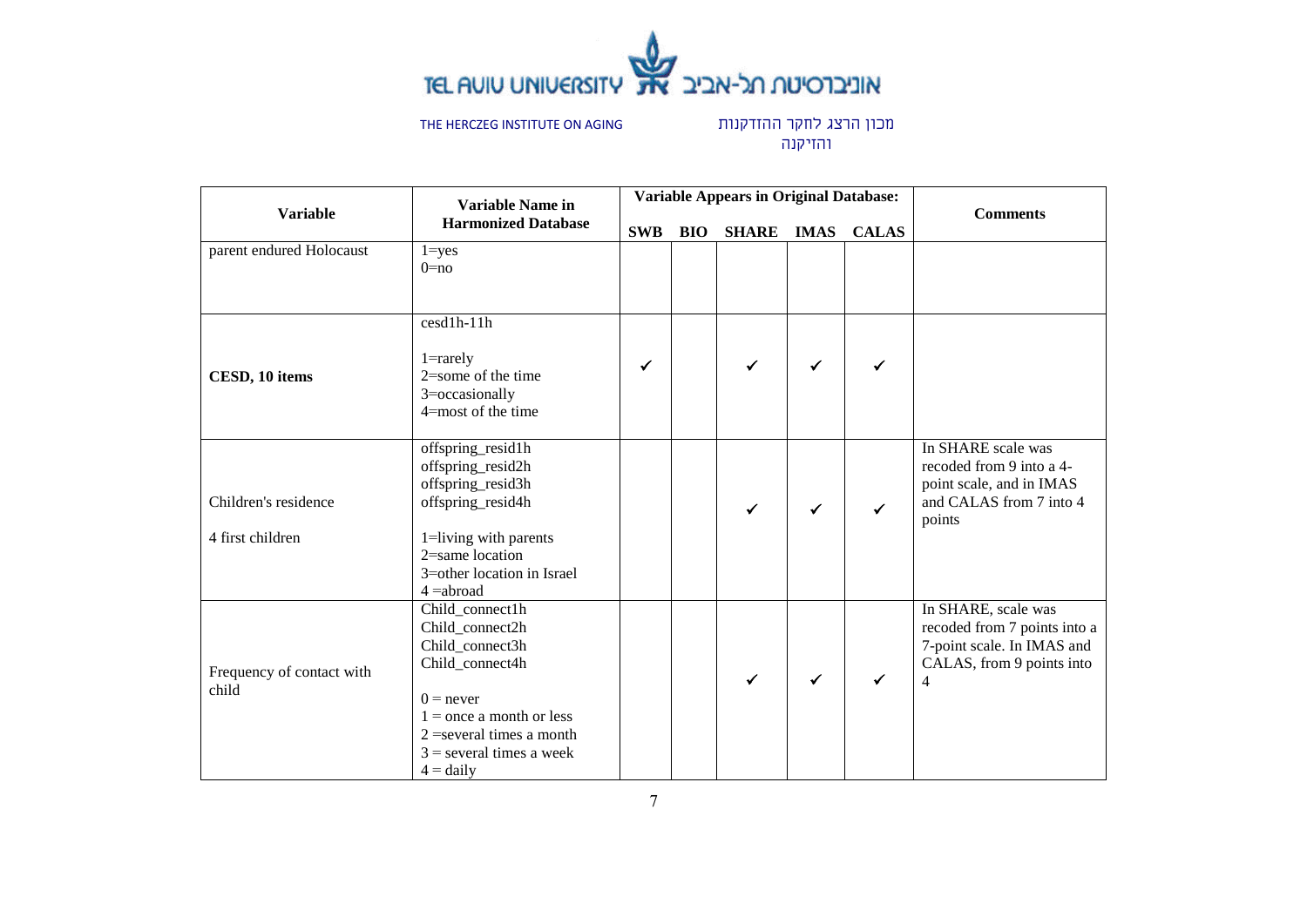

|                                               | <b>Variable Name in</b>                                                                                                                                                                                                                                                                                                                  |            |            | <b>Variable Appears in Original Database:</b> |              |              |                                                                                                                                                     |
|-----------------------------------------------|------------------------------------------------------------------------------------------------------------------------------------------------------------------------------------------------------------------------------------------------------------------------------------------------------------------------------------------|------------|------------|-----------------------------------------------|--------------|--------------|-----------------------------------------------------------------------------------------------------------------------------------------------------|
| <b>Variable</b><br><b>Harmonized Database</b> |                                                                                                                                                                                                                                                                                                                                          | <b>SWB</b> | <b>BIO</b> | <b>SHARE</b>                                  | <b>IMAS</b>  | <b>CALAS</b> | <b>Comments</b>                                                                                                                                     |
| Living<br>Siblings                            | siblings_aliveh                                                                                                                                                                                                                                                                                                                          |            |            | $\checkmark$                                  | ✔            | ✓            |                                                                                                                                                     |
| <b>Diseases</b>                               | disease1_bloodh<br>disease2_diabetesh<br>disease3_hearth<br>disease4_breathh<br>disease5_boneh<br>disease6_paralizeh<br>disease7_jointh<br>disease8_parkinsonh<br>disease9_tumorh<br>Joint problems & reumatizm<br>were unified<br>Heart attack & other heart<br>problems were unified<br>Dizziness & digestion<br>problems were omitted |            |            | $\checkmark$                                  |              | ✓            | Joint problems &<br>reumatizm were unified<br>Heart attack & other heart<br>problems were unified<br>Dizziness & digestion<br>problems were omitted |
| Medication (medication types)                 | truf1_diabetesh<br>truf2_bloodh<br>truf3_hearth<br>truf4_sleeph<br>truf5_painh<br>$yes=1$                                                                                                                                                                                                                                                |            |            | $\checkmark$                                  | $\checkmark$ | $\checkmark$ | In CALAS, negative<br>responses were recoded as<br>"0", and all other responses<br>were recoded as "1"                                              |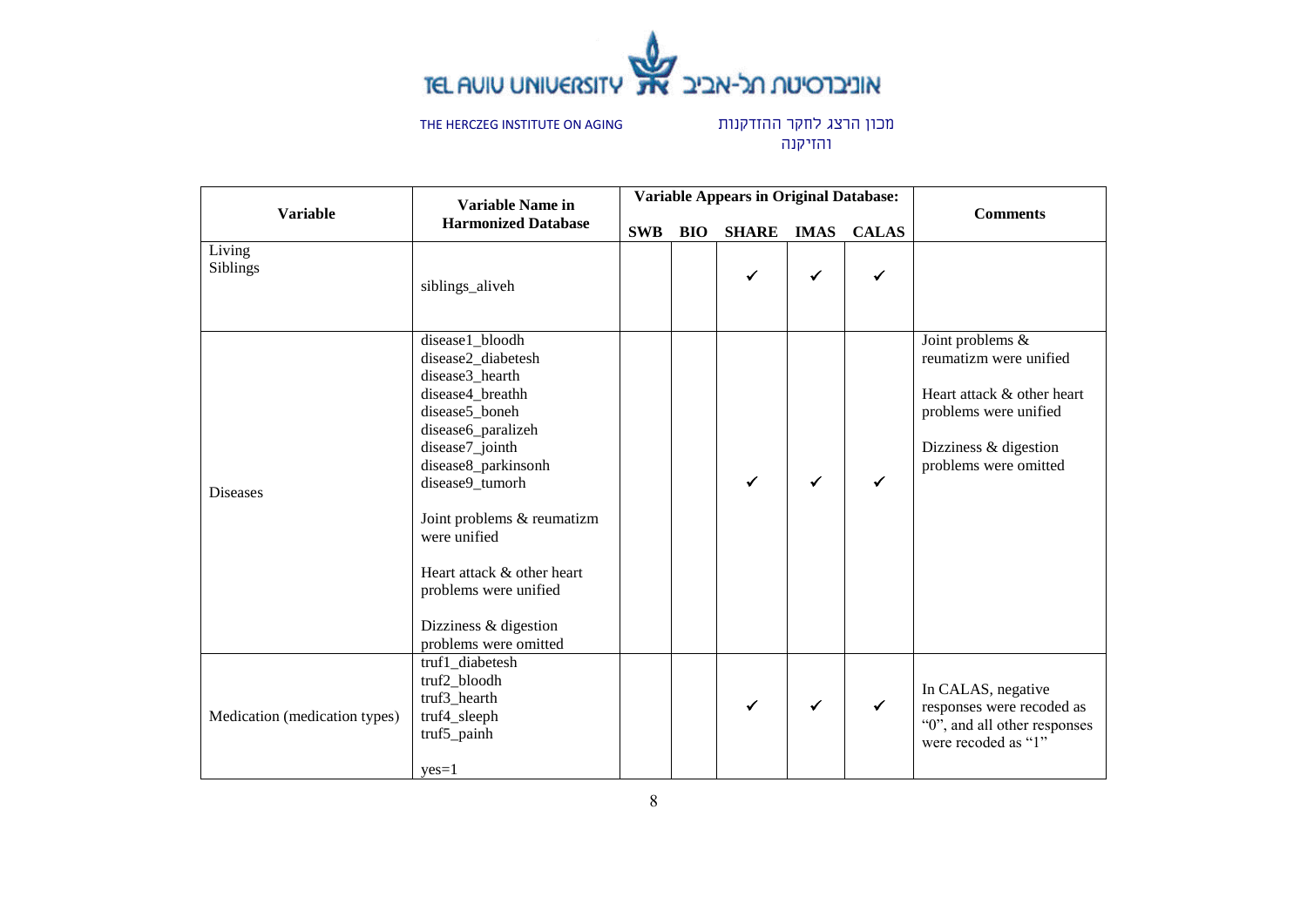

|                                                 | <b>Variable Name in</b>                                                                                                                                                |            |            | <b>Variable Appears in Original Database:</b> |              |              |                                                                                                                                   |
|-------------------------------------------------|------------------------------------------------------------------------------------------------------------------------------------------------------------------------|------------|------------|-----------------------------------------------|--------------|--------------|-----------------------------------------------------------------------------------------------------------------------------------|
| <b>Variable</b>                                 | <b>Harmonized Database</b>                                                                                                                                             | <b>SWB</b> | <b>BIO</b> | <b>SHARE</b>                                  | <b>IMAS</b>  | <b>CALAS</b> | <b>Comments</b>                                                                                                                   |
|                                                 | $no=0$                                                                                                                                                                 |            |            |                                               |              |              |                                                                                                                                   |
| <b>ADL/IADL</b>                                 | ADL1_roomh<br>ADL2_bathh<br>ADL3_wearh<br>ADL4 eath<br>ADL5_bed_toh<br>ADL6_toileth<br>IADL1_mealh<br>IADL2_shoppingh<br>IADL3_accounth<br>IADL4_workh<br>IADL5_phoneh |            |            |                                               |              |              |                                                                                                                                   |
|                                                 | $1 = yes$<br>$0 = no$                                                                                                                                                  |            |            |                                               |              |              |                                                                                                                                   |
| <b>NAGI</b>                                     | NAGI1h<br>NAGI2h<br>NAGI3h<br>$1 = yes$<br>$0 = no$                                                                                                                    |            |            | ✓                                             | ✔            | ✓            |                                                                                                                                   |
| Year/age of parents at death                    | father_death_ageh<br>mother_death_ageh                                                                                                                                 |            |            | $\checkmark$                                  | $\checkmark$ | $\checkmark$ | In SWB and BIO only year<br>of death appears, without<br>age at time of death                                                     |
| Age of participant at time of<br>parent's death | age_at_father_deathh<br>age_at_mother_deathh                                                                                                                           | ✓          | ✓          |                                               |              |              | In SWB, the original<br>variable, time since death,<br>was divided by 12 and<br>subtracted from current age.<br>In BIO, birth was |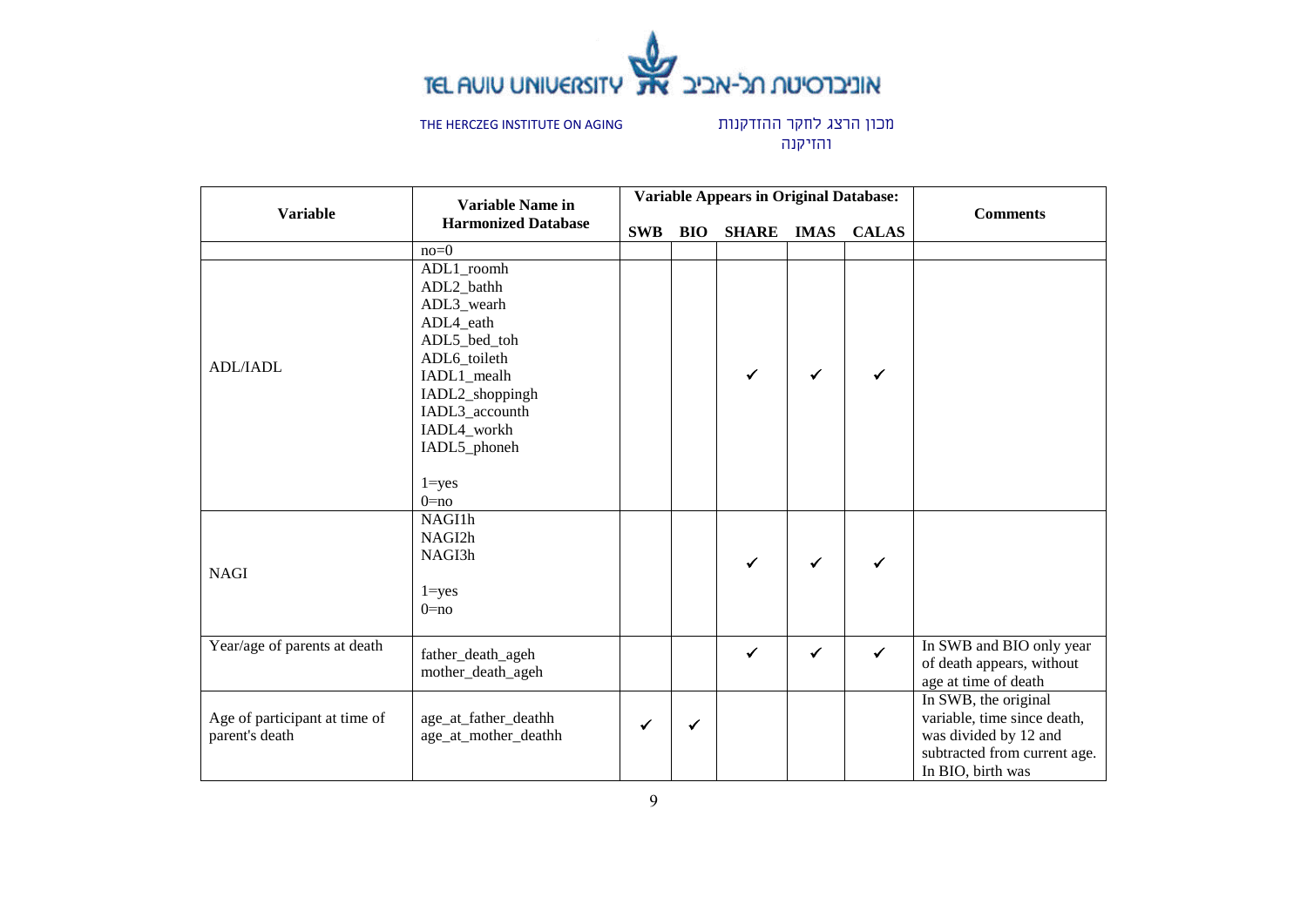

|                                                  | <b>Variable Name in</b>                                                   |            |            | <b>Variable Appears in Original Database:</b> |             |              |                                                                                                                                                                                                           |
|--------------------------------------------------|---------------------------------------------------------------------------|------------|------------|-----------------------------------------------|-------------|--------------|-----------------------------------------------------------------------------------------------------------------------------------------------------------------------------------------------------------|
| <b>Variable</b>                                  | <b>Harmonized Database</b>                                                | <b>SWB</b> | <b>BIO</b> | <b>SHARE</b>                                  | <b>IMAS</b> | <b>CALAS</b> | <b>Comments</b>                                                                                                                                                                                           |
|                                                  |                                                                           |            |            |                                               |             |              | subtracted from year the<br>parent died to create new<br>variable                                                                                                                                         |
| Income - objective                               | obj_incomeh<br>$0 - 5$                                                    |            |            | $\checkmark$                                  |             | $\checkmark$ | Originally there are 5<br>separate variables that<br>measure income (i.e.,<br>pension, social security,<br>insurance, etc.). The new<br>variable was created by<br>summing them into a<br>unified measure |
| Time orientation                                 | year_orientationh<br>month_orientationh<br>$1 = \text{good}$<br>$0 = bad$ |            |            | $\checkmark$                                  |             | $\checkmark$ | In IMAS and CALAS, scale<br>was recoded from a 4-point<br>scale into a dichotomous<br>one. In SHARE, the "bad"<br>category was recoded "0"<br>from "2"                                                    |
| Weight/height                                    | heighth<br>weighth                                                        |            |            | ✓                                             | ✔           | $\checkmark$ |                                                                                                                                                                                                           |
| Volunteering                                     | volunteerh<br>$1 = yes$<br>$0 = no$                                       |            |            | ✔                                             |             | ✓            |                                                                                                                                                                                                           |
| Nationality/religion: Jewish,<br>Christian, etc. | religion_dichoh<br>$1 = iew$<br>$0$ =other                                |            | ✓          |                                               |             | $\checkmark$ | All the non-Jewish<br>categories in the original<br>scales were recoded as<br>"other". In BIO, scale was<br>recoded from a 3-point<br>scale, in the CALAS from 4<br>and in the SHARE from 5               |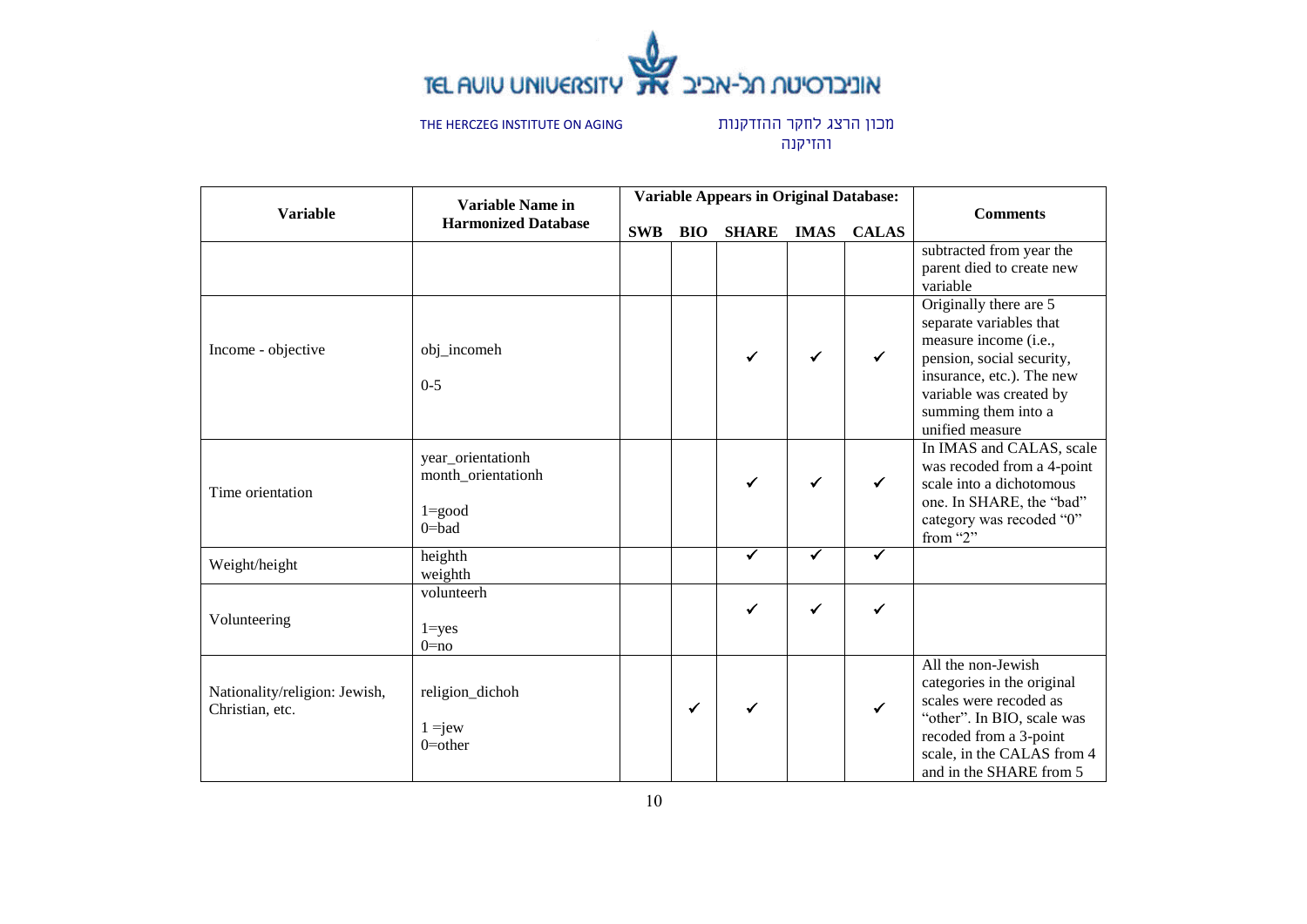

מכון הרצג לחקר ההזדקנות והזיקנה

|                             |                                                                     |              | <b>Variable Appears in Original Database:</b> |              |              |              |                                                                                                                                                                                      |
|-----------------------------|---------------------------------------------------------------------|--------------|-----------------------------------------------|--------------|--------------|--------------|--------------------------------------------------------------------------------------------------------------------------------------------------------------------------------------|
| <b>Variable</b>             | <b>Harmonized Database</b>                                          |              | <b>BIO</b>                                    | <b>SHARE</b> | <b>IMAS</b>  | <b>CALAS</b> | <b>Comments</b>                                                                                                                                                                      |
|                             |                                                                     | <b>SWB</b>   |                                               |              |              |              | into a dichotomous scale                                                                                                                                                             |
| $Holocaust - subjective$    | subj_holocausth<br>dichotomous scale<br>$1 =$ survivor<br>$0 = not$ | $\checkmark$ |                                               |              | ✓            | $\checkmark$ | In SWB, "0" was<br>renumbered into "2" to<br>match new variable                                                                                                                      |
| Parents killed in Holocaust | Parents_killed_in_holocausth<br>$1 = yes$<br>$0=no$                 |              | $\checkmark$                                  | $\checkmark$ | $\checkmark$ |              | The separate answers<br>referring to parental death<br>were unified into one<br>category.<br>In BIO and SHARE scale<br>was recoded from a 4-point<br>scale into a dichotomous<br>one |
| SAS/Cantril                 | happiness_10h<br>$0-10$ scale                                       | $\checkmark$ | $\checkmark$                                  |              | $\checkmark$ |              |                                                                                                                                                                                      |
| Visits to dentist           | Dentisth<br>$1 = yes$<br>$0 = no$                                   |              |                                               | ✓            | $\checkmark$ | ✔            | In SHARE, "5" was<br>renumbered as "0" to match<br>new variable. In IMAS and<br>CALAS, all categories<br>other than "yes" were<br>recoded as "0" to create a<br>dichotomous scale    |
| Sleep difficulties          | sleep_diffh<br>$1 = yes$<br>$0 = no$                                |              |                                               | $\checkmark$ | $\checkmark$ | $\checkmark$ | In SHARE, "2" was<br>renumbered as "0" to match<br>current variable. In IMAS<br>and CALAS, levels "1" and<br>"2" were unified into "yes"<br>answers                                  |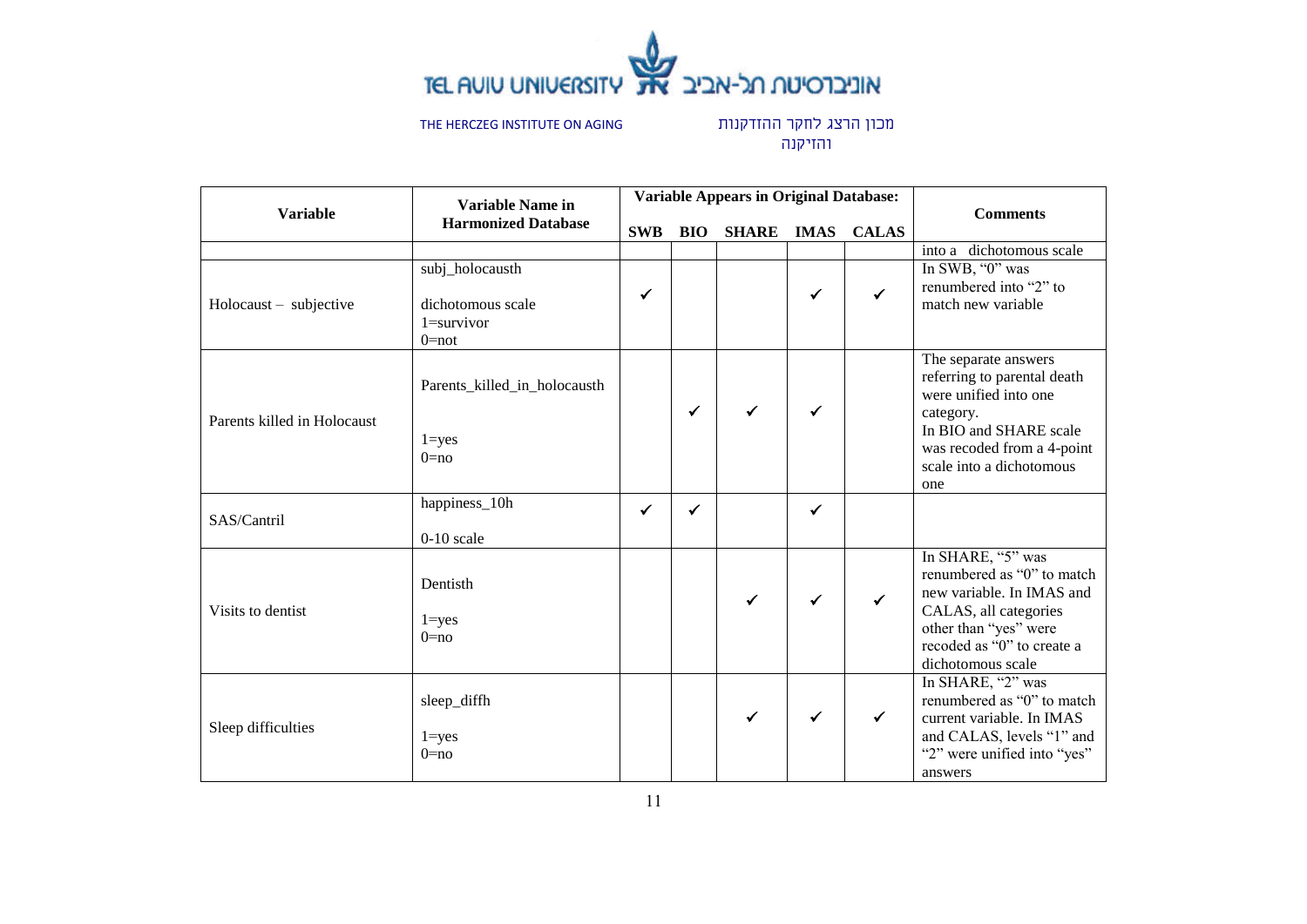

|                     |                                                       |            | <b>Variable Appears in Original Database:</b> |              |              |              |                                                                                                                                                              |
|---------------------|-------------------------------------------------------|------------|-----------------------------------------------|--------------|--------------|--------------|--------------------------------------------------------------------------------------------------------------------------------------------------------------|
| <b>Variable</b>     | <b>Harmonized Database</b>                            | <b>SWB</b> | <b>BIO</b>                                    | <b>SHARE</b> | <b>IMAS</b>  | <b>CALAS</b> | <b>Comments</b>                                                                                                                                              |
| Smoking             | smokingh<br>$1 = yes$<br>$0 = no$                     |            |                                               | $\checkmark$ | ✓            | $\checkmark$ | In SHARE, "5" was<br>renumbered as "0" to match<br>current variable. In<br>CALAS, levels "1" and "2"<br>were unified into "yes"<br>answers                   |
| Smoking $-$ in past | past_smokingh<br>$1 = yes$<br>$0 = no$                |            |                                               | ✓            |              | $\checkmark$ | All categories other than<br>"yes" and "no" were<br>recoded as missing                                                                                       |
| Smoking per day     | smoke_per_dayh<br>$1 = 1 - 9$<br>$2=10-20$<br>$3=21+$ |            |                                               | $\checkmark$ | $\checkmark$ | ✔            | In SHARE and IMAS,<br>exact number of cigarettes<br>per day, the original<br>variable scale, was recoded<br>into the new variable's 3<br>categories          |
| Vision - subjective | Subjective_visionh<br>1-3 scale                       |            |                                               | $\checkmark$ |              | $\checkmark$ | In SHARE and IMAS, scale<br>was recoded into a 3-point<br>scale from 6 and 4 points,<br>respectively. In all three<br>databases, items were<br>reverse coded |
| Use of hearing aid  | Hearing_aid_useh<br>$1 = yes$                         |            |                                               | $\checkmark$ |              |              | In SHARE, "5" was<br>renumbered as "0" to match<br>current variable. In IMAS,                                                                                |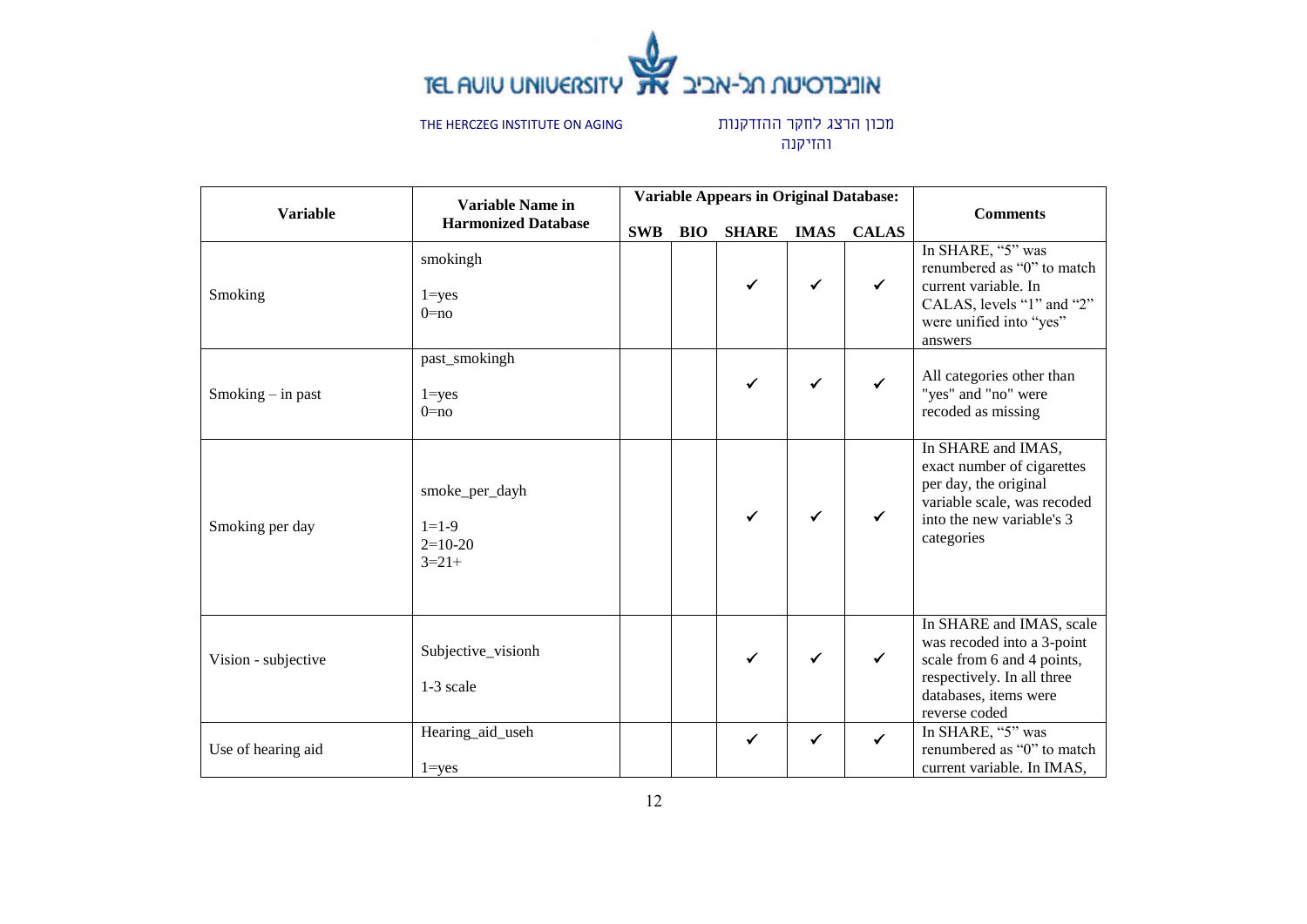

|                              | <b>Variable Name in</b>                    | <b>Variable Appears in Original Database:</b> |            |              |             |              |                                                                                                                                                                                                         |
|------------------------------|--------------------------------------------|-----------------------------------------------|------------|--------------|-------------|--------------|---------------------------------------------------------------------------------------------------------------------------------------------------------------------------------------------------------|
| <b>Variable</b>              | <b>Harmonized Database</b>                 | <b>SWB</b>                                    | <b>BIO</b> | <b>SHARE</b> | <b>IMAS</b> | <b>CALAS</b> | <b>Comments</b>                                                                                                                                                                                         |
|                              | $0 = no$                                   |                                               |            |              |             |              | all positive answers were<br>recoded as "1",<br>transforming the scale from<br>4 points into a dichotomous<br>one                                                                                       |
| Hearing in a crowd           | crowd_hearingh<br>$1 = yes$<br>$0 = no$    |                                               |            | $\checkmark$ | ✓           | $\checkmark$ | In SHARE, "5" was<br>renumbered as "0" to match<br>current variable. In IMAS<br>and CALAS, levels "1" and<br>"2" were unified into "yes"<br>answers, and "3" into "no"<br>answers                       |
| Hearing in loud surroundings | quietsur_hearingh<br>$1 = yes$<br>$0 = no$ |                                               |            | ✓            |             |              | In SHARE, "5" was<br>renumbered as "0" to match<br>current variable. In IMAS<br>and CALAS, levels "1" and<br>"2" were unified into "yes"<br>answers, and "3" into "no"<br>answers                       |
| Alcohol use                  | Alcohol useh<br>$1 = yes$<br>$0 = no$      |                                               |            | ✔            |             |              | The harmonized variable<br>was coded "1" if any of the<br>alcohol consumption<br>original categories were<br>positive. In SHARE, scale<br>was recoded from a 7-point<br>scale into a dichotomous<br>one |
| Mild exercise                | Exer_mildh                                 |                                               |            | ✓            |             |              | The harmonized variable<br>was coded as positive if any<br>of the original separate                                                                                                                     |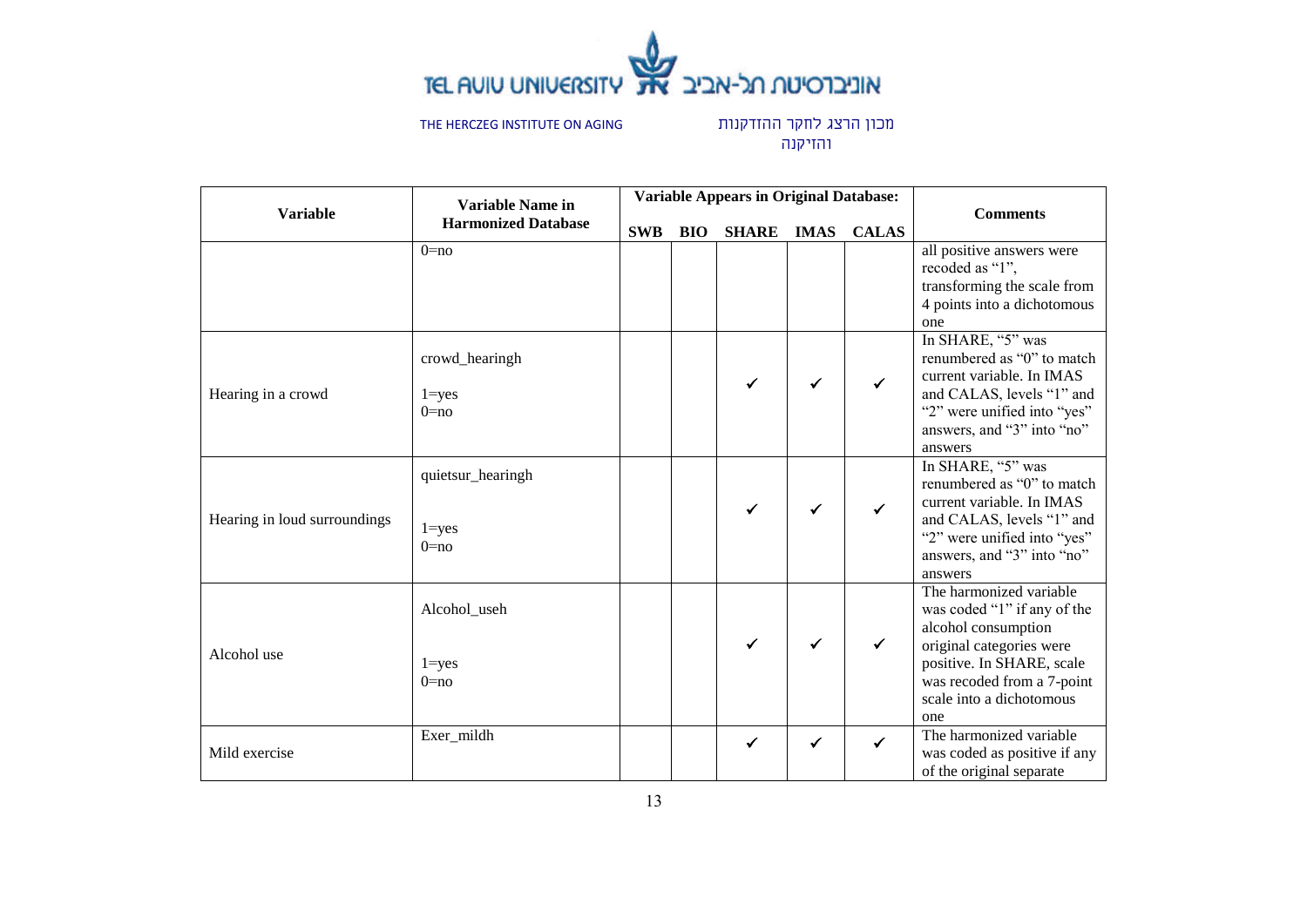

|                                                                                     | <b>Variable Name in</b><br><b>Harmonized Database</b> | <b>Variable Appears in Original Database:</b> |            |              |             |              |                                                                                                                                                                                                  |
|-------------------------------------------------------------------------------------|-------------------------------------------------------|-----------------------------------------------|------------|--------------|-------------|--------------|--------------------------------------------------------------------------------------------------------------------------------------------------------------------------------------------------|
| <b>Variable</b>                                                                     |                                                       | <b>SWB</b>                                    | <b>BIO</b> | <b>SHARE</b> | <b>IMAS</b> | <b>CALAS</b> | <b>Comments</b>                                                                                                                                                                                  |
|                                                                                     | $1 = yes$<br>$0 = no$                                 |                                               |            |              |             |              | exercise categories were<br>positive, and thus recoded<br>into a dichotomous scale                                                                                                               |
| Vigorous exercise                                                                   | exer_vigoroush<br>$1 = yes$<br>$0 = no$               |                                               |            | ✔            |             |              | In SHARE and IMAS, The<br>harmonized variable was<br>coded as positive if any of<br>the original separate<br>exercise categories were<br>positive, and thus recoded<br>into a dichotomous scale. |
| Helping with house<br>chores/with grandchildren/<br>financial help                  | Help_giveh<br>$1 = yes$<br>$0 = no$                   |                                               |            | ✓            | ✔           |              | All positive answer<br>categories were unified into<br>"1" answers, thus recoding<br>the original scales into a<br>dichotomous one                                                               |
| Receiving help from family<br>with house<br>chores/shopping/rides/financial<br>help | Help_recieveh<br>$1 = yes$<br>$0 = no$                |                                               |            | ✓            | ✔           | ✔            | In SHARE, and IMAS, all<br>positive answers were<br>unified into "yes" category,<br>thus recoding the scale into<br>a dichotomous one                                                            |
| Trauma                                                                              | Trauma1h-11h<br>$1 = yes$<br>$0 = no$                 |                                               | √          |              |             |              | Positive answers for each<br>type of trauma in the<br>original separate trauma<br>variables were coded "1"<br>while missing values were<br>coded "0."                                            |
| <b>Bradburn</b>                                                                     | Bradburn1h-10h                                        | √                                             | ✔          |              |             |              | Items 3, 4, 6, 9, and 10<br>were reverse coded                                                                                                                                                   |